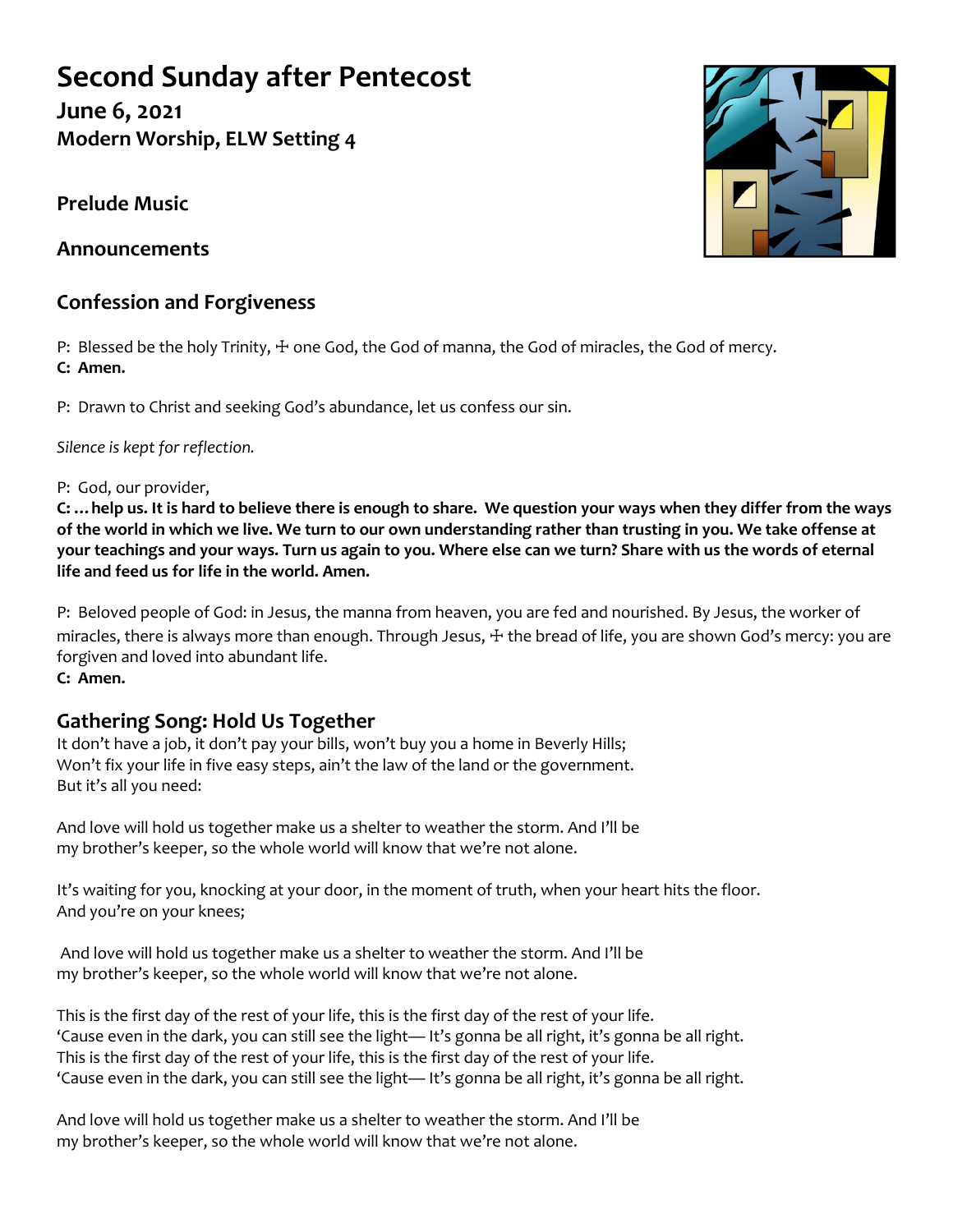# **Greeting**

P: The grace of our Lord Jesus Christ, the love of God, and the communion of the Holy Spirit, be with you all! **C: And also with you!**

## **Kyrie**

A: In peace, let us pray to the Lord. **C: Lord, have mercy.**

A: For the peace from above, and for our salvation, let us pray to the Lord. **C: Lord, have mercy.**

A: For the peace of the whole world, for the well-being of the church of God, and for the unity of all, let us pray to the Lord. **C: Lord have mercy.**

A: For this holy house, and for all who offer here their worship and praise, let us pray to the Lord.

#### **C: Lord have mercy.**

A: Help, save, comfort, and defend us, gracious Lord. **C: Amen.**

### **Prayer of the Day**

A: All-powerful God, in Jesus Christ you turned death into life and defeat into victory. Increase our faith and trust in him, that we may triumph over all evil in the strength of the same Jesus Christ, our Savior and Lord. **C: Amen**

## **First Reading: Genesis 3:8-15**

*Immediately after Adam and Eve eat the forbidden fruit, they hide from God. Neither takes responsibility for their sin, instead blaming each other, the snake, and even God. The curse on the snake was understood as a messianic prophecy by the early church, who associated Eve's "offspring" with Christ.*

 $^8$ Adam and Eve heard the sound of the Lord God walking in the garden at the time of the evening breeze, and the man and his wife hid themselves from the presence of the Lord God among the trees of the garden. <sup>9</sup>But the Lord God called to the man, and said to him, "Where are you?" <sup>10</sup>He said, "I heard the sound of you in the garden, and I was afraid, because I was naked; and I hid myself." "He said, "Who told you that you were naked? Have you eaten from the tree of which I commanded you not to eat?" <sup>12</sup>The man said, "The woman whom you gave to be with me, she gave me fruit from the tree, and I ate." <sup>13</sup>Then the Lord God said to the woman, "What is this that you have done?" The woman said, "The serpent tricked me, and I ate." <sup>14</sup>The Lord God said to the serpent, "Because you have done this, cursed are you among all animals and among all wild creatures; upon your belly you shall go, and dust you shall eat all the days of your life. <sup>15</sup>I will put enmity between you and the woman, and between your offspring and hers; he will strike your head, and you will strike his heel."

L: The Word of the Lord

**C: Thanks be to God**

## **Psalm: Psalm 130**

1 Out of the depths cry to you, O Lord;

2 **O Lord, hear my voice! Let your ears be attentive to the voice of my supplication.**

<sup>3</sup>If you were to keep watch over sins, O Lord, who could stand?

4 **Yet with you is forgiveness, in order that you may be feared.**

<sup>5</sup>l wait for you, O Lord; my soul waits; in your word is my hope.

 $^6$ My soul waits for the Lord more than those who keep watch for the morning, more than those who keep watch **for the morning.**

 $7$ O Israel, wait for the Lord, for with the Lord there is steadfast love; with the Lord there is plenteous redemption. 8 **For the Lord shall redeem Israel from all their sins**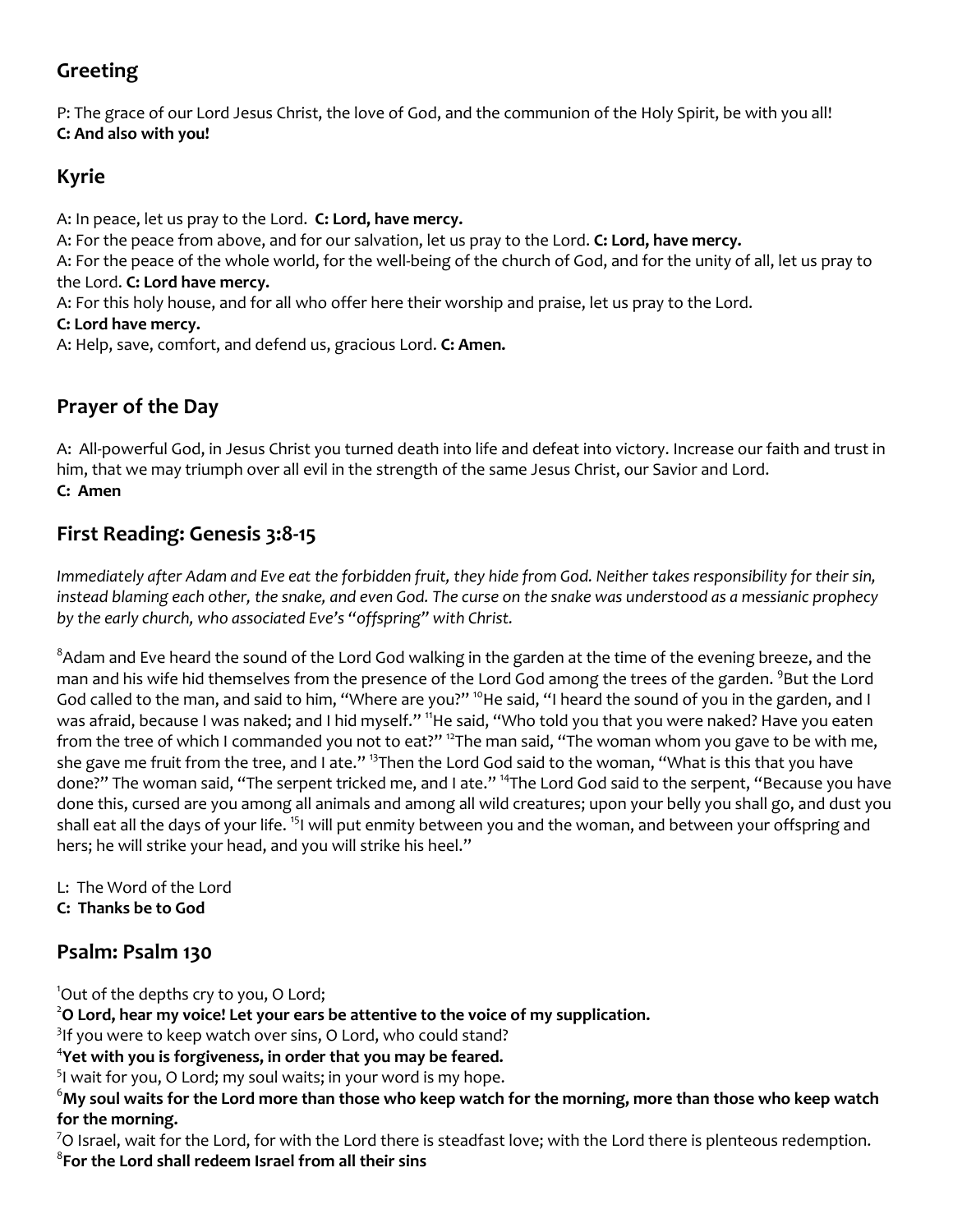### **Gospel Acclamation: Alleluia Sinclair Sinclair** Sinclair

Alleluia, alleluia, alleluia, alleluia. Alleluia, alleluia, alleluia, alleluia.

## **Gospel: Mark 3:20-35**

*In response to charges that he is possessed, Jesus wonders aloud how anyone who is demon-possessed can cast out demons. Those who do the will of God are possessed by the Holy Spirit, siblings of Christ.*

#### P: A reading from…

#### **C: Glory to You, O Lord.**

Jesus went home; <sup>20</sup>and the crowd came together again, so that Jesus and the disciples could not even eat. <sup>21</sup>When his family heard it, they went out to restrain him, for people were saying, "He has gone out of his mind."<sup>22</sup>And the scribes who came down from Jerusalem said, "He has Beelzebul, and by the ruler of the demons he casts out demons." <sup>23</sup>And he called them to him, and spoke to them in parables, "How can Satan cast out Satan? <sup>24</sup>If a kingdom is divided against itself, that kingdom cannot stand. <sup>25</sup>And if a house is divided against itself, that house will not be able to stand. <sup>26</sup>And if Satan has risen up against himself and is divided, he cannot stand, but his end has come. <sup>27</sup>But no one can enter a strong man's house and plunder his property without first tying up the strong man; then indeed the house can be plundered. <sup>28</sup>"Truly I tell you, people will be forgiven for their sins and whatever blasphemies they utter; <sup>29</sup>but whoever blasphemes against the Holy Spirit can never have forgiveness, but is guilty of an eternal sin"— $30$ for they had said, "He has an unclean spirit.  $31$ Then his mother and his brothers came; and standing outside, they sent to him and called him. <sup>32</sup>A crowd was sitting around him; and they said to him, "Your mother and your brothers and sisters are outside, asking for you." <sup>33</sup>And he replied, "Who are my mother and my brothers?" <sup>34</sup>And looking at those who sat around him, he said, "Here are my mother and my brothers! <sup>35</sup>Whoever does the will of God is my brother and sister and mother."

P: The Gospel of the Lord. **C: Praise to you, O Christ.**

#### **Sermon – Pastor Paul**

### **Song of the Day: Lead Me, Guide Me** *(please see back page for music)*

### **Apostles Creed**

**I believe in God, the Father almighty, creator of Heaven and earth.** 

**I believe in Jesus Christ, God's only Son, our Lord, who was conceived by the Holy Spirit, born of the virgin Mary, suffered under Pontius Pilate, was crucified, died, and was buried; he descended to the dead. On the third day he rose again; he ascended into heaven, he is seated at the right hand of the Father, and he will come to judge the living and the dead.**

**I believe in the Holy Spirit, the holy catholic church, the communion of saints, the forgiveness of sins, the resurrection of the body, and the life everlasting. Amen.**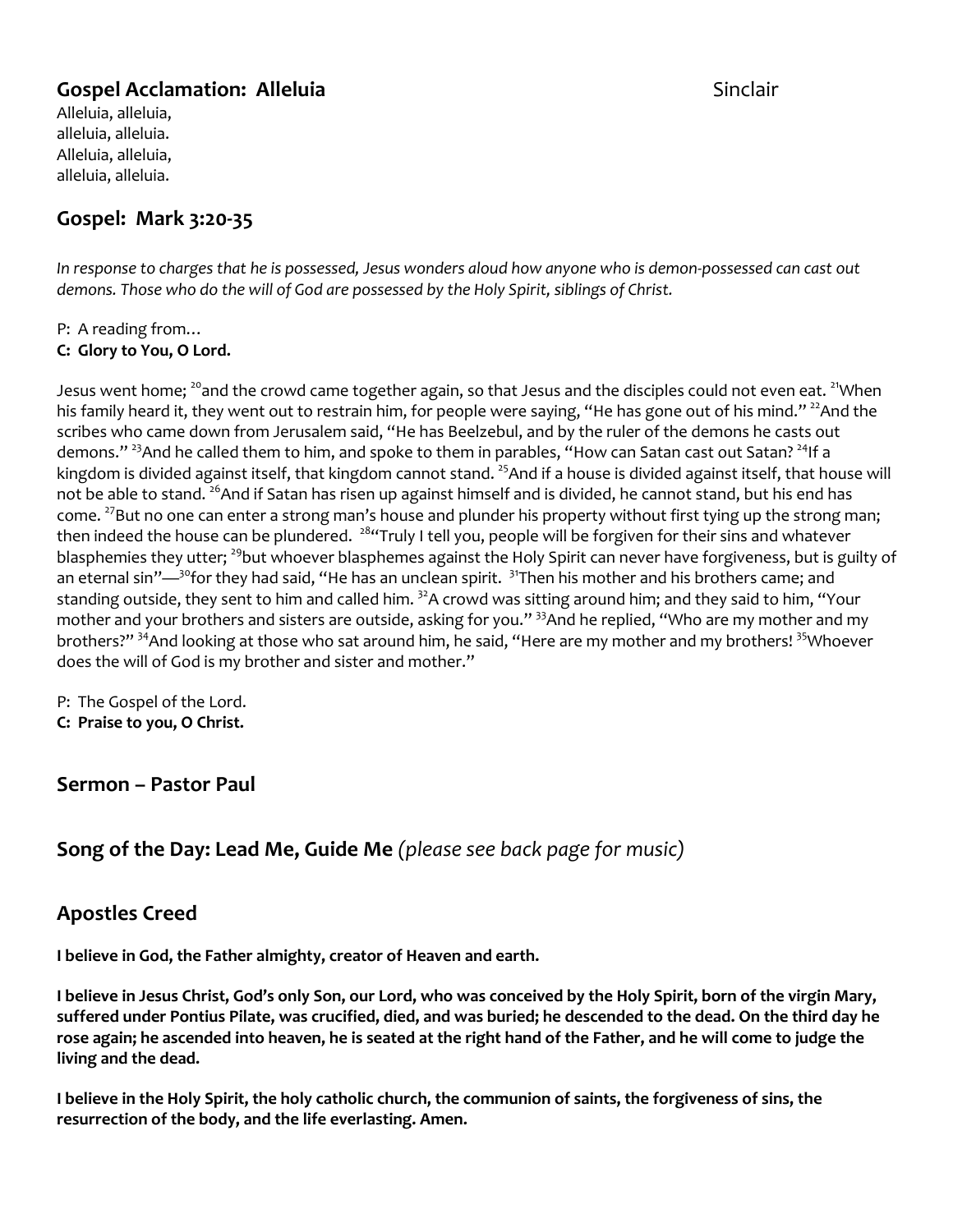## **Prayers of the Church / Sign of the Peace**

## **Words of Institution**

### **Lord's Prayer**

**Our Father, who art in heaven, hallowed be thy name, thy kingdom come, thy will be done, on earth as it is in heaven. Give us this day our daily bread; and forgive us our trespasses, as we forgive those who trespass against us; and lead us not into temptation, but deliver us from evil. For thine is the kingdom, and the power, and the glory, forever and ever. Amen.**

#### **Communion**

## **Communion Songs: As the Grains of Wheat** *(please see back page for music)* **Bread of Life from Heaven** *(please see back page for music)*

#### **Graduation video: Austin Leatherman**

### **Final Blessing**

P: The blessing of God, who provides for us, feeds us, and journeys with us,  $\pm$  be upon you now and forever. **C:Amen**

### **Sending Song: I Have Decided to Follow Jesus**

I have decided…to follow Jesus, I have decided…to follow Jesus, I have decided... to follow Jesus; no turning back... no turning back.,

Though I may wonder, still I will follow; though I may wonder, still I will follow; …though I may wonder, still I will follow; no lookin' back, no lookin' back!

The world around me, the Lord before me, the world around me, the Lord before me, …the world around me, the Lord before me, I'm movin' on, I'm movin' on!

I have decided…to follow Jesus, I have decided…to follow Jesus, I have decided... to follow Jesus; no turning back... no turning back.,

#### **Dismissal**

A: Go in peace. You are the body of Christ. **C: Thanks be to God.**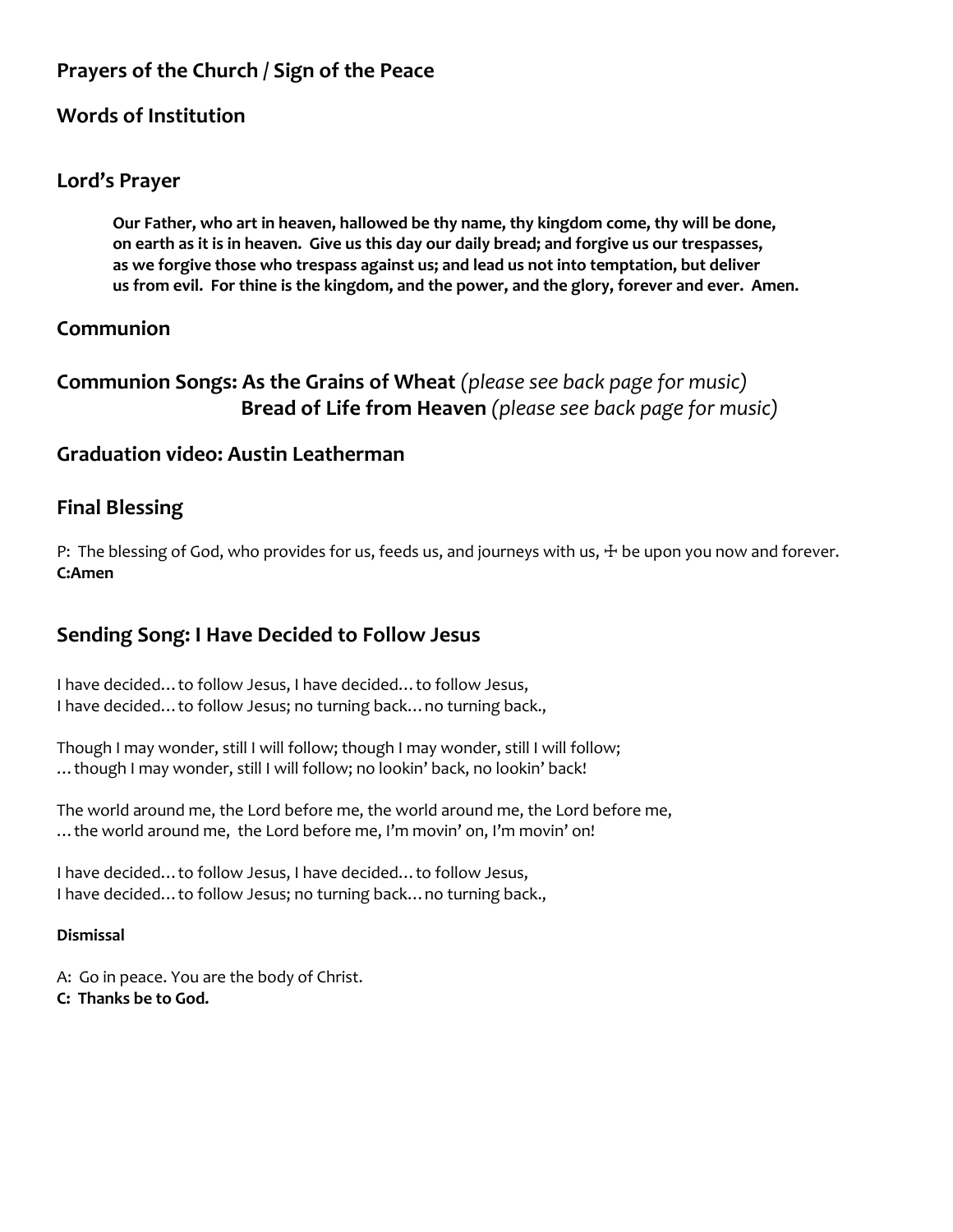# Lead Me, Guide Me





Text: Doris Akers, 1922-1995 Music: Doris Akers Text and music  $O$  1953 Doris Akers, admin. Unichappell Music, Inc.

LEAD ME, GUIDE ME Irregular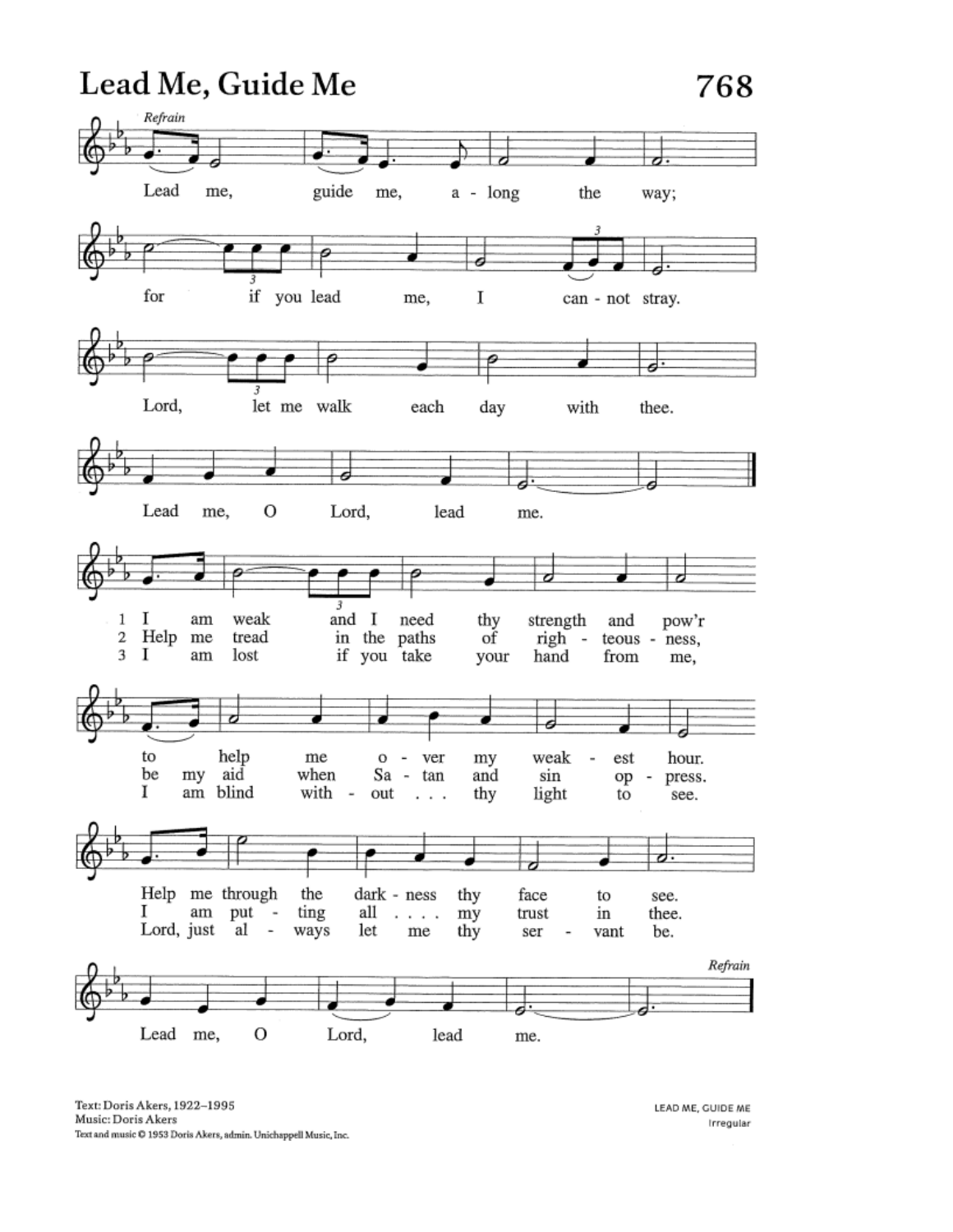

Text: Didache, 2nd cent.; Marty Haugen, b. 1950 Music: Marty Haugen Text and music  $@$  1990 GIA Publications, Inc.

AS THE GRAINS Irregular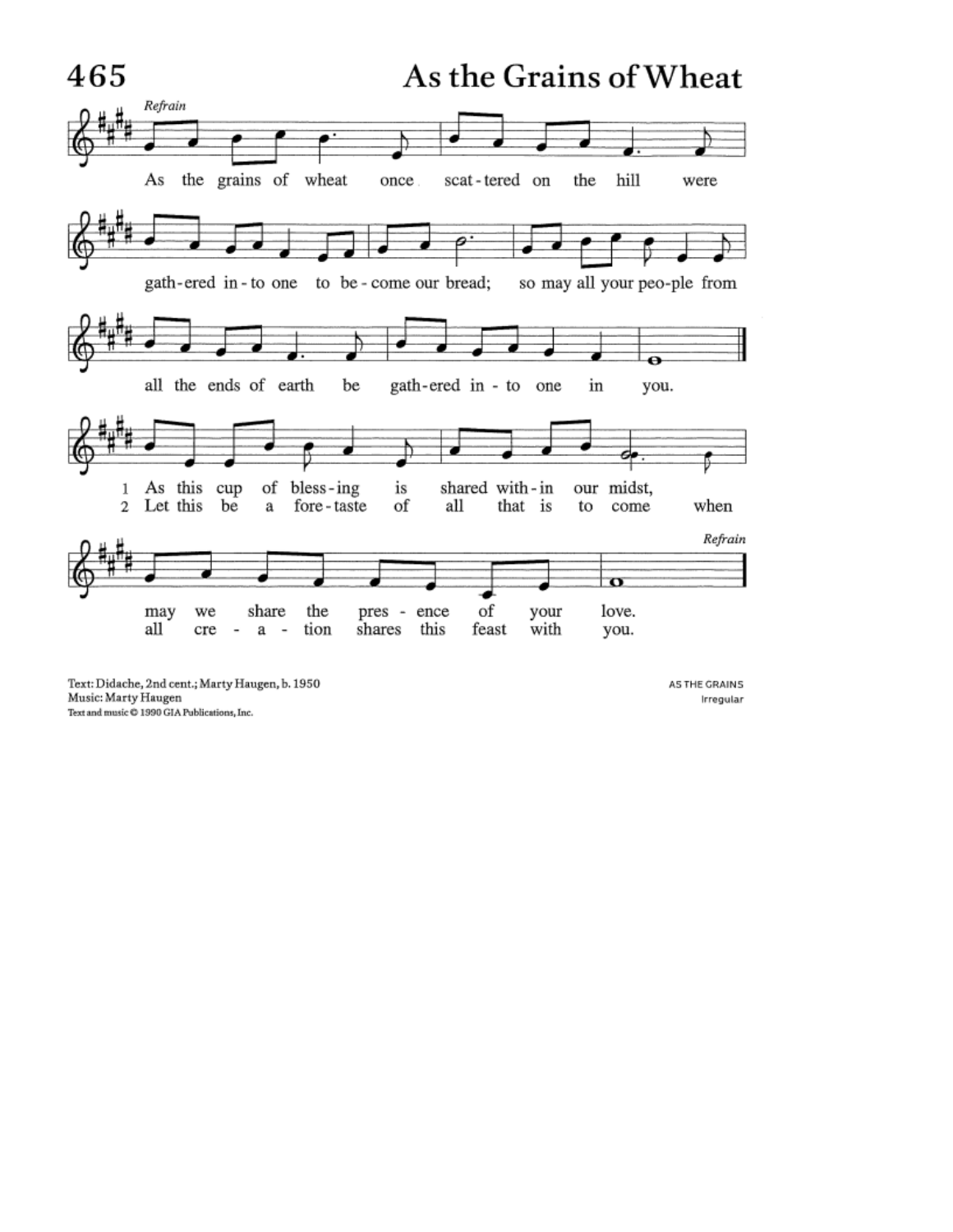

Text: Susan R. Briehl, b. 1952 Music: Argentine traditional, refrain; Marty Haugen, b. 1950, stanzas Text and music C 2001 GIA Publications, Inc.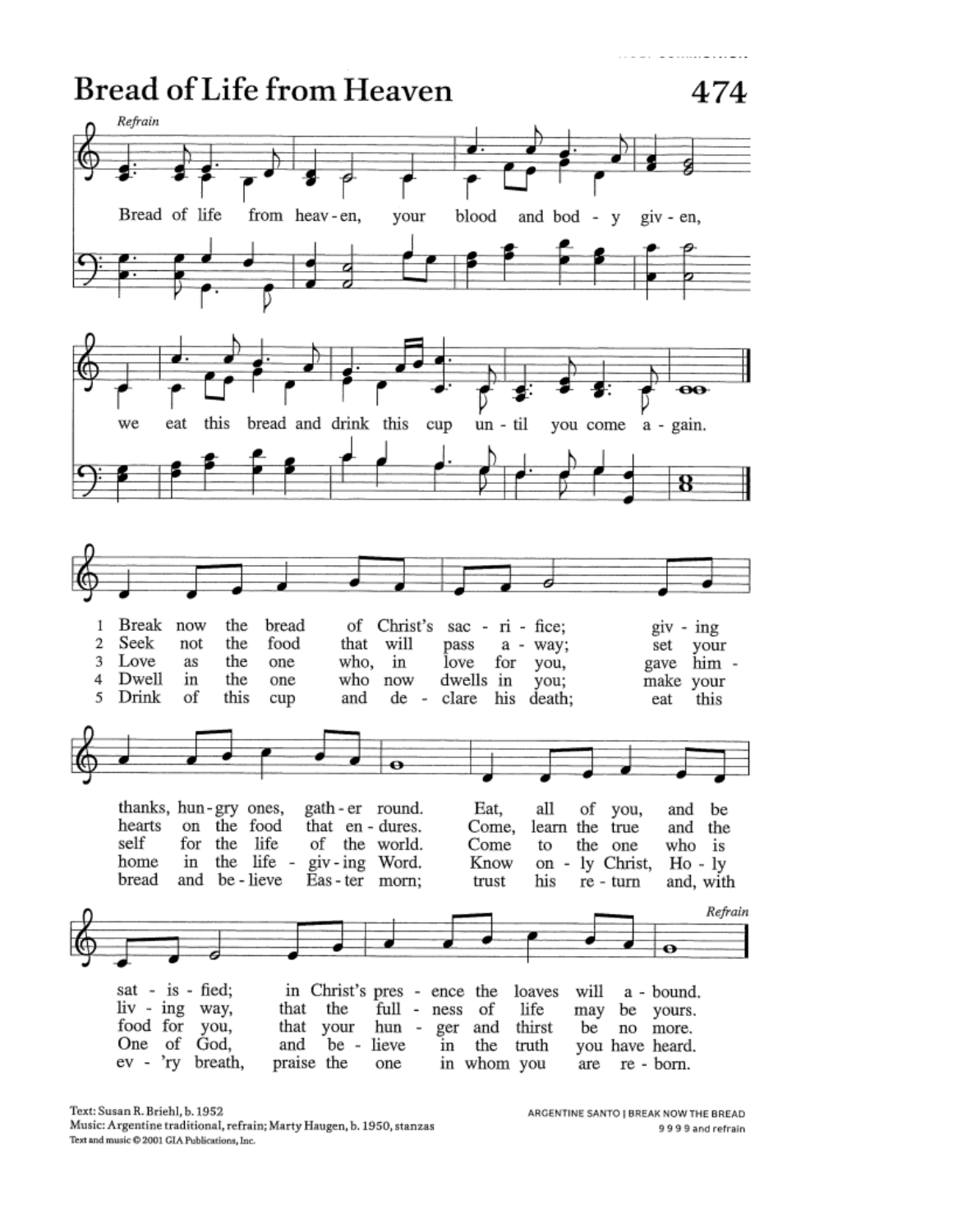

1050 Peninsula Drive Traverse City, MI 49686 (231) 947-9880 www.bethlehemtc.org

# June 6, 2021

# **HAPPY BIRTHDAY**

6/8-Steve Hubert 6/9-Barbara Wright 6/11-Danielle Rice 6/12-Jan Waisanen

6/8-Chuck Rubino 6/10-Barb Hammond 6/11-Kristen Rivard 6/13-Barbara Graf

Based on positivity rates, masks are still required for worship for the next few weeks. Please see your emails for more details.

Bethlehem's Council voted to reopen the church building as of Wednesday, May 26<sup>th</sup>. New Building and Office Hours are: 9:00am - 2:30pm, Monday - Thursday.

Please consider signing up for Altar Flowers for a Sunday service. You may use the sign-up poster in the Narthex by signing on the date you request. Then fill out a pink slip with the necessary information and place it and a check for \$40 (payable to Bethlehem Lutheran Church or BLC) in the Administration Assistant's mailbox near the church office entrance. You may select either "in honor" or "in memory" or "to celebrate". If someone has already signed on the date you would like, feel free to add your name - we welcome more than one on a Sunday.

Today's altar flowers are donated by: the Congregation in thanks for all of God's blessings.

Pr Ruth Overdier has given Bethlehem many books from Pr Fred's collection. Please feel free to take what you would like from the table in the area between the Gathering Space and Narthex.

"Zoom Bible Study" gathering via Zoom Is now studying Walter Wangerin's Jesus: A Novel. Besides the thought-provoking discussions, we also have great conversation and fellowship. Please contact Pr. Paul if you are interested in joining.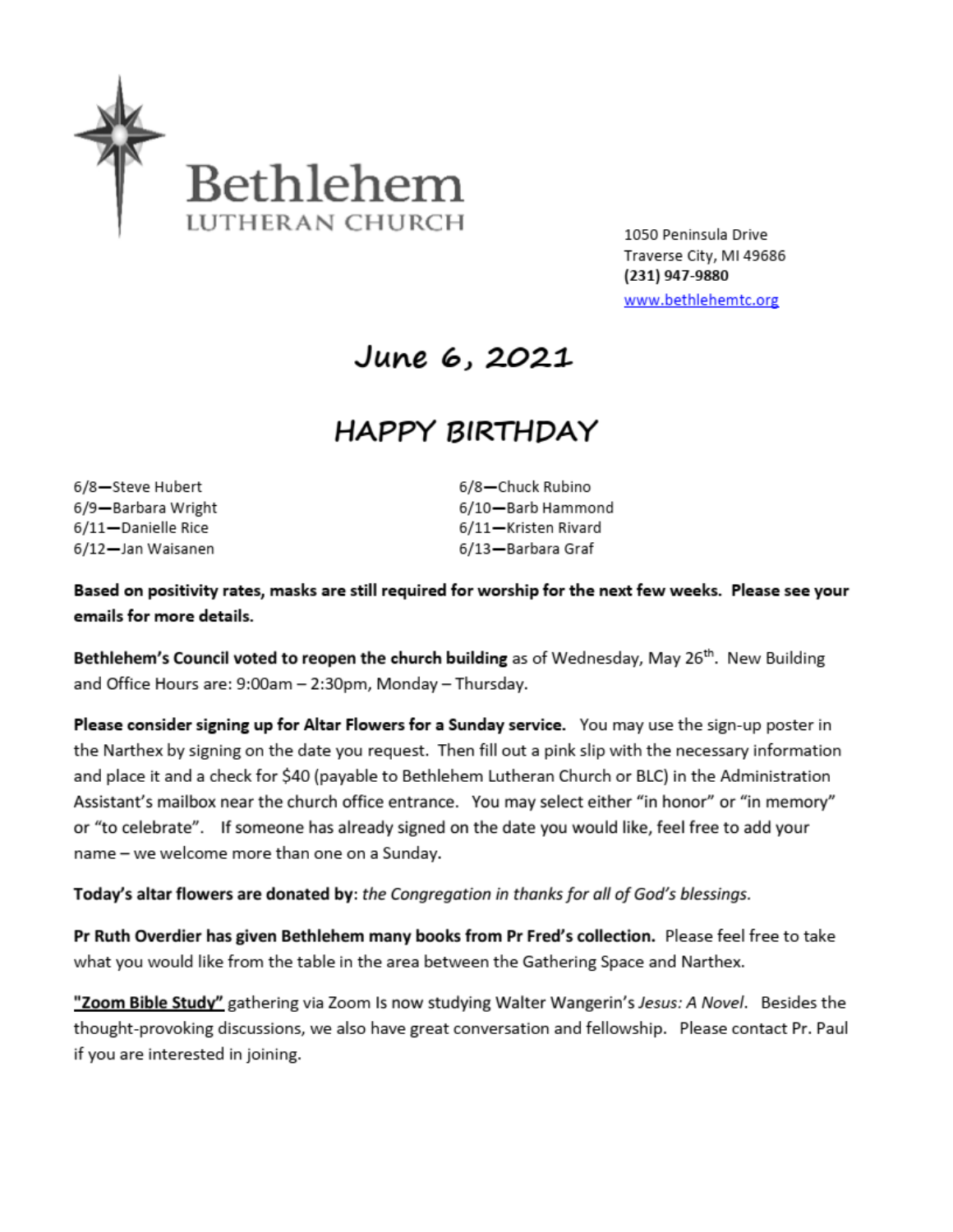The BLC book club will meet via ZOOM at 5:30 on Tues, June 22. We will be discussing Sparrow Migration by local author, Cari Noga. If you are not already on the list and want to be added to the group for June just send your email to Cindy Monroe at cmonroe@chartermi.net.

#### Summer is just around the corner and here at Bethlehem we're planning a new exciting VBS

Adventure not only for your kids...but for the entire family! Are you looking for a safe, friendly and fun environment that you can all enjoy together? Then sign up today for Great Bible Reef One Day VBS! This outdoor fun-filled vacation bible school is for the young and the young at heart for one day only on Sunday, June 27th 2PM - 5:45PM.

Registration is going on now until the June 13th deadline! For more information or to register for VBS, go to myvbs.org/blcvbs2021 or reach out to Annie Slabaugh at annie.slabaugh@bethlehemtc.org or 231.947.9880 extension 16!

The June issue of the STAR is ready! Feel free to check online at www.bethlehemtc.org < About Us > "The Online Bethlehem Star" or type this URL to get these directly: http://www.bethlehemtc.org/the-bethlehem-starnewsletter.

The outdoor "Shooting STAR Dispenser" at BLC is now full with several paper publications, including the June STAR and the current week's worship folder/bulletin. If you would like a copy of a DVD, please contact the church and one will be produced for you.

Drive My Way, the driver's ed school using Bethlehem's facility is in need of experienced driver's ed teachers. If you are experienced or know someone who is experienced, please contact Mark or Ashley Ingraham, the Father/Daughter Team; Drive My Way Driver Education; (231)492-6612. Time and pay are negotiable.

Christ in Our Home Devotionals are available for July/August/September. Special Note: Pr Ruth Overdier is the writer for the daily devotions from July 11-20. They can be picked up at the name tag table on Sunday mornings, from the STAR box below the outside mailbox, or during parking lot communion. The newest Living Lutheran magazine is also available in the same locations.

A big thank you to those who have turned in Oleson's receipts. For 2020, we received a total of \$545.66. Please continue saving your Oleson's receipts for Bethlehem. Please drop them off in the bin under the mailbox counter. Thanks.

Calling all Knitters!! There is an overabundance of yarn skeins in the bin under the mailboxes in the narthex. PLEASE feel free to grab some to make hats, mittens, prayer shawls, etc.! The yarn is sorted according to kind, so you can be sure to find something appropriate for whatever project you have in mind. Questions? Call Betty R.  $(947 - 1013)$ 

Keep "Hope Spreading": Don't forget our blog "Hope Spreads Further" is still going strong! We've had many very inspiring entries and hope to read more. We invite you to help us build this blog or just read current entries at http://www.bethlehemtc.org/hope-spreads-further. Reach out to Pastor Paul at paul.busekist@bethlehemtc.org if you'd like to contribute to the blog!